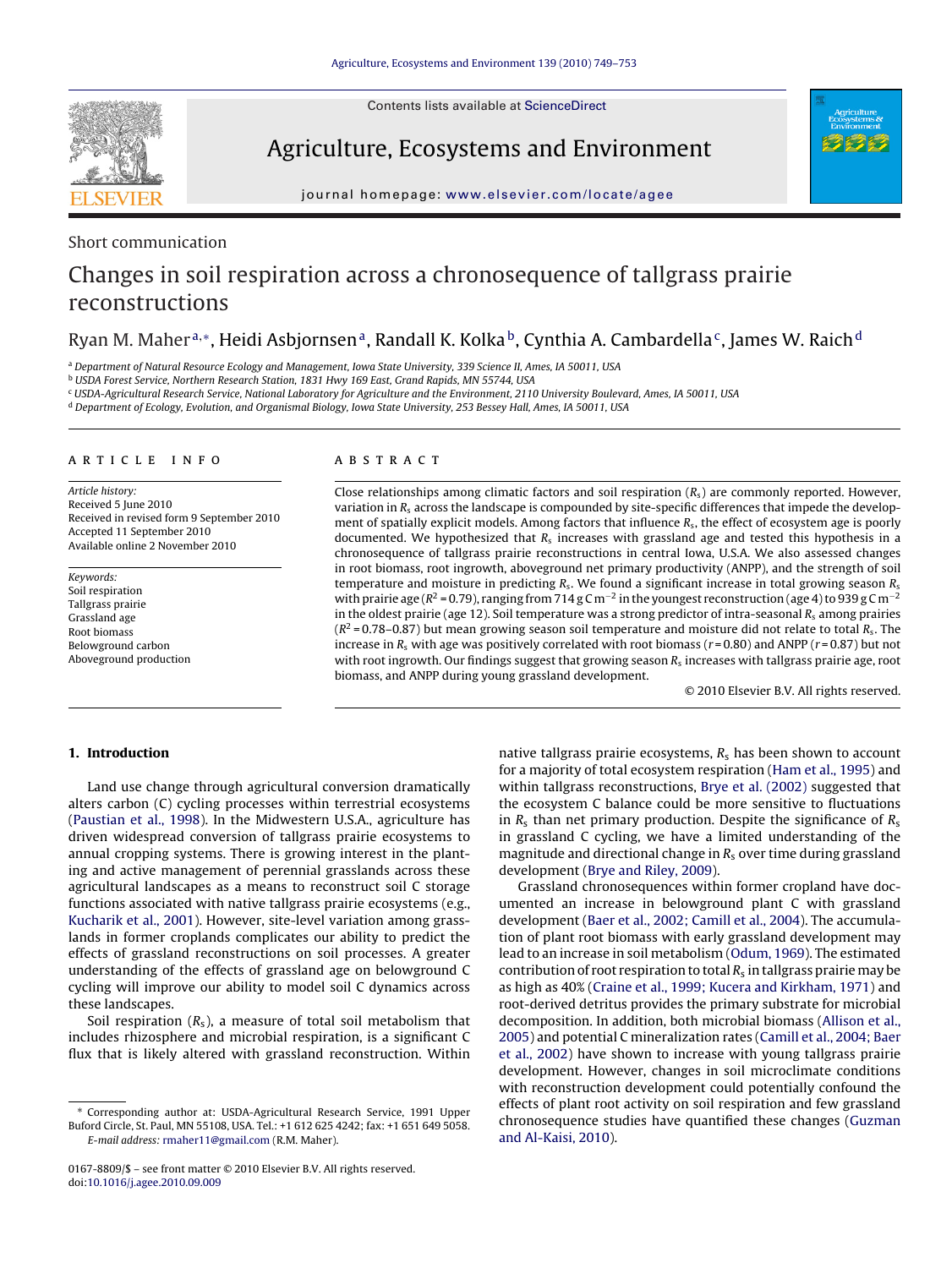This study used an 8 yr chronosequence of tallgrass prairie reconstructions to test the following hypotheses: (1) total growing season  $R_s$  will increase with tallgrass prairie age; (2) an increase in total growing season  $R_s$  with age is related to greater soil moisture availability within older reconstructions; and (3) total growing season  $R_s$  will be positively correlated with root biomass, root ingrowth, and aboveground net primary productivity (ANPP).

#### **2. Materials and methods**

## 2.1. Site description

This study was conducted in 2006 at the Neal Smith National Wildlife Refuge (NSNWR) in Jasper County, central Iowa (41◦33 N, 93◦17 W), USA. This region has a mean annual precipitation of 87.4 cm and mean annual temperature of  $9.6\degree$ C (1971–2000; [MRCC,](#page-4-0) [2007\).](#page-4-0) In 2006, annual precipitation was approximately 64.2 cm and average monthly temperature was 10.8 ◦C [\(NESDIS, 2007\).](#page-4-0)

This study used five tallgrass prairie plantings, ranging in size from 2 to 7.5 ha, to represent a gradient in time of reconstructions that included prairies planted into formerly cropped lands in 2002 (age 4), 2000 (age 6), 1998 (age 8), 1997 (age 9), and 1994 (age 12). Prairie plantings were seeded in the late fall after a soybean crop, with seed sources shifting from local prairie remnants and outside suppliers (pre-1996) to bulk harvests from within-refuge plantings (post-1996). We also used a no-till soybean field as a reference site, planted day-of-year (DOY) 127 and harvested DOY 272, to represent a common annual crop in the region.

These plantings complement a long-term assessment of changes in soil C with tallgrass prairie establishment at NSNWR ([Cambardella et al., 2004\).](#page-4-0) All plantings were located on similar soil types (Mollisols; Fine-silty, mixed, superactive, mesic Typic Argiudoll and Fine, smectitic, mesic Oxyaquic Argiudoll). Similarity in specific soil characteristics analyzed in previous work [\(Cambardella](#page-4-0) [et al., 2004\)](#page-4-0) suggests that site comparisons are reasonable. Across sites, mean soil texture ranged from 2 to 3% sand, 66 to 68% silt, and 29 to 32% clay. Mean soil C ranged from 2.5% to 3.6% and soil nitrogen (N) from 0.24% to 0.32% in the top 30 cm. All sites received a prescribed burn in the fall of 2004 and therefore time since last burn remained constant. This prairie chronosequence is subject to the limitations of space-for-time substitution ([Pickett, 1989\);](#page-4-0) however, consideration of soil characteristics and management history in site selection, as stated above, can minimize confounding factors that influence trends due to time.

## 2.2. Soil respiration

Soil surface  $CO<sub>2</sub>$  efflux was measured with a custom, infrared gas analyzer (IRGA, LI-COR 820). Plastic (PVC) collars, 8 cm tall  $\times$  25 cm diameter (506.7  $\text{cm}^2$  soil surface area), were permanently installed one week prior to the first sampling period to minimize the effects of disturbance [\(Davidson et al., 2002\).](#page-4-0) Collars ( $n = 10$  per site) were inserted to a depth of 2 cm and included surface litter and plant crowns, accounting for their potential high flux [\(Craine et al., 1999\).](#page-4-0) Standing live vegetation within each collar was clipped at the soil surface 24 h before sampling.

Measurements of  $R_s$  were conducted from DOY 109 through DOY 321, approximately biweekly ( $n = 15$ ). The order in which sites were sampled was randomized for each measurement period and measurements were taken between the hours of 1000 and 1500. Soil respiration (µmol CO<sub>2</sub> m<sup>−2</sup> s<sup>−1</sup>) during this time period was used to represent the daily average  $R_s$  ([Knapp et al., 1998; Kaye et](#page-4-0) [al., 2005\).](#page-4-0) Based on diurnal measurements conducted on DOY 173 and DOY 306,  $R_s$  rates between 1000 and 1500 were within 8% of the daily average. Soil temperature (10 cm) was measured simultaneously with  $R_s$  and volumetric soil moisture content (% water volume in 75 cm<sup>3</sup> soil; 0–6 cm) was measured with a ThetaProbe (Delta-T Devices Inc.) at four locations after each  $R_s$  measurement.

#### 2.3. Scaling  $R_s$  to total growing season estimates

Daily average  $R_s$  measurements were used to estimate total growing season  $R_s$  based on linear interpolation between measurement periods. This estimate assumes that a two-week measurement interval is sufficient to capture intra-seasonal variation in  $R_s$ . We tested this assumption for DOY 165 through DOY 294 using continuous soil temperature data (10 cm) collected at a nearby upland prairie site (T. Sauer, unpublished). Daily soil temperature averages were correlated with instantaneous temperature measurements for overlapping days  $(n=9)$  and the resulting regression models ( $R^2$  = 0.81–0.97) used to derive daily estimates of soil temperature. Extrapolated soil temperatures were then applied to regression models based on instantaneous  $R_s$  and soil temperature for each site using all sampling dates to estimate daily  $R_s$  for all days between DOY 165 and DOY 294. Across all prairie sites, growing season  $R<sub>s</sub>$  totals based on instantaneous measurements alone were within 5% of the estimate based on continuous soil temperature data, lending confidence that linear interpolation provided a reasonable estimate of total growing season  $R_s$ .

#### 2.4. Root biomass

Standing root biomass ( $\leq$ 2 mm; live and dead combined) was sampled in the spring on DOY 100. One root core (diameter 7.0 cm; depth 30 cm) was taken in close proximity to each  $R_s$  collar within each site ( $n = 60$ ). Samples were washed using a hydropneumatic elutriation system ([Russell et al., 2004\),](#page-4-0) dried at 65 ◦C for 24 h, and sorted from organic debris. Total C and N in root biomass were determined with a LECO TruSpec CHN Analyzer.

#### 2.5. Root ingrowth

Root production was estimated using the root ingrowth technique [\(Russell et al., 2004\).](#page-4-0) For site installation, litter was removed from the soil surface and one soil core (diameter 7 cm) was harvested in close proximity to each  $R_s$  collar. The soil core was then replaced with a soil-filled root ingrowth tube and covered with surface litter. Root ingrowth tubes were constructed of polypropylene mesh tubes (16-mm2 holes; Industrial Netting, Minneapolis, MN, [http://www.industrialnetting.com](http://www.industrialnetting.com/)), 7 cm in diameter and 30 cm in length, and sewn with mesh bottoms. Each ingrowth tube was filled with soil collected on site and sieved (6 mm) to remove roots. Ingrowth samples were washed, dried, sorted, and analyzed for total C and N.

Root ingrowth was measured for approximately three months during three overlapping time intervals: DOY 100–193 (spring), DOY 157–251 (summer), and DOY 221–310 (fall). Root ingrowth during overlapping periods, approximately 30 days, was determined based on the average daily production of overlapping ingrowth samplings. Total growing season root ingrowth  $(g \text{C m}^{-2} \text{ yr}^{-1})$  was estimated by multiplying the average daily growth by the number of days within each period and then summing all ingrowth periods.

## 2.6. Aboveground production

Aboveground biomass was harvested four times, on DOY 134, 178, 226, and 293. A total of eight  $0.25 \,\mathrm{m}^2$  quadrats were sampled from each site. All vegetation within the quadrat was clipped, removed, and separated into live and dead fractions. Biomass was dried at 65 ◦C for 48 h and weighed. Aboveground net primary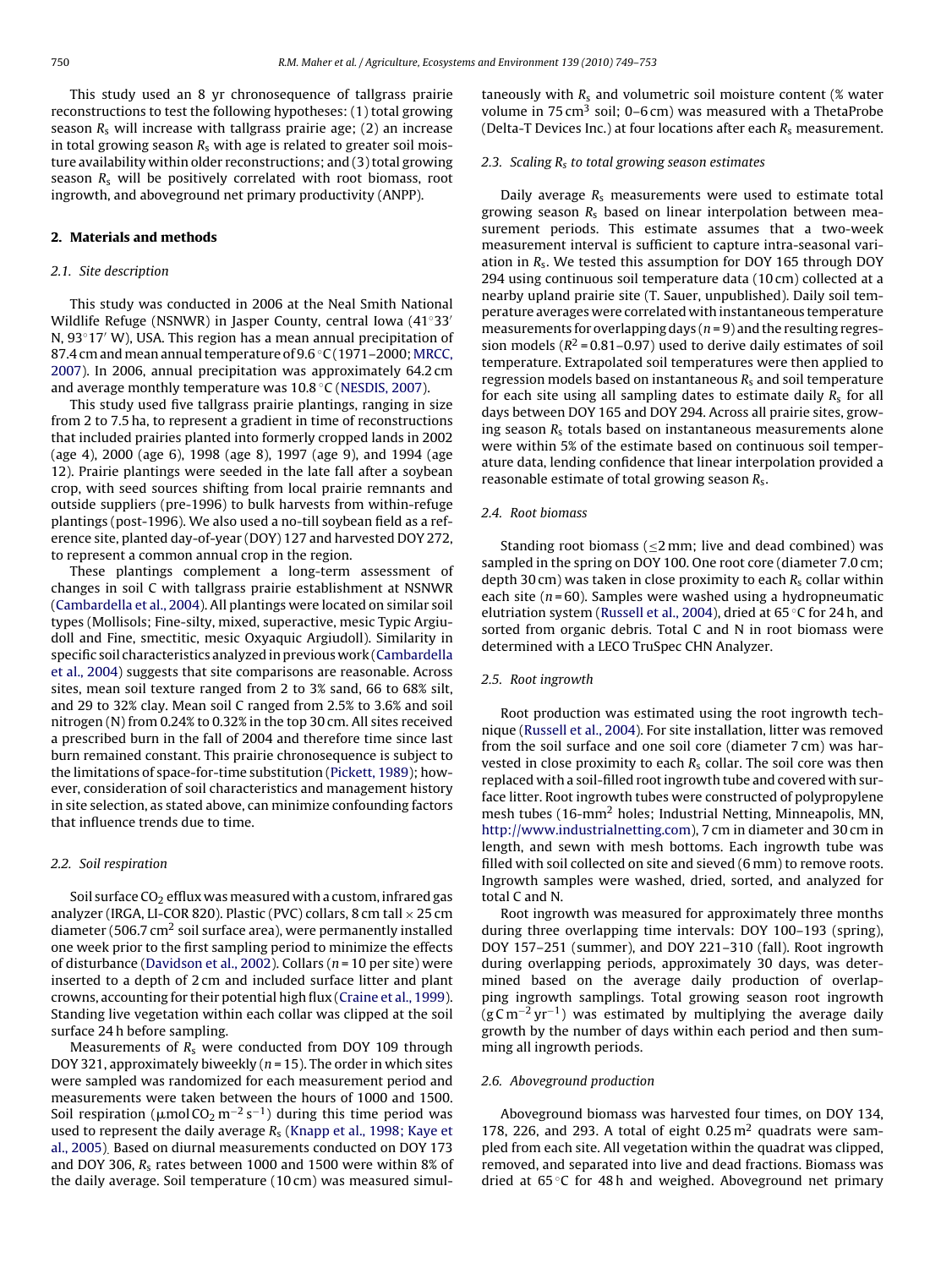#### **Table 1**

Changes in root biomass, root ingrowth, aboveground net primary production (ANPP), and total growing season soil respiration  $(R_s)$  carbon (C) with age of tallgrass prairie reconstruction.

| Reconstruction<br>Age (yr) | Root biomass<br>$(g \, \text{C} \, \text{m}^{-2})$ | Root ingrowth<br>$(g \text{C m}^{-2} \text{ yr}^{-1})$ | <b>ANPP</b><br>$(g C m^{-2} yr^{-1})$ | Growing season $R_s$<br>$(g \text{C m}^{-2})$ |
|----------------------------|----------------------------------------------------|--------------------------------------------------------|---------------------------------------|-----------------------------------------------|
|                            | 38                                                 | 89                                                     | 148                                   | 714                                           |
| b                          | 131                                                | 100                                                    | 271                                   | 757                                           |
| 8                          | 164                                                | 202                                                    | 175                                   | 747                                           |
| 9                          | 186                                                | 166                                                    | 368                                   | 910                                           |
| 12                         | 205                                                | 176                                                    | 312                                   | 939                                           |
| $R^2$                      | 0.85                                               |                                                        |                                       | 0.79                                          |
| P-value                    | 0.025                                              | 0.13                                                   | 0.23                                  | 0.045                                         |
| Soybean                    | 17                                                 | 60                                                     | 336                                   | 624                                           |

The soybean crop is presented for comparison only. Coefficients of determination are reported for significant  $(P < 0.05)$  regressions only; root biomass  $(y = -11.4 + 20.0x)$  and growing season  $R_s$  ( $y = 578 + 30.1x$ ). Values represent site means ( $n = 8-10$ ).

production (ANPP;  $gm^{-2}yr^{-1}$ ) was based on the sum of positive increments in live and dead biomass [\(Dornbush and Raich, 2006\).](#page-4-0) Aboveground biomass in the soybean crop was estimated based on peak live biomass (DOY 244). Aboveground biomass in all ages was converted to grams of C based on an estimate of 43% C in plant biomass [\(Kucharik et al., 2006\).](#page-4-0)

#### 2.7. Statistical analysis

Statistical analyses were conducted using JMP 6.0 (SAS Institute Inc.). Soil respiration was natural log-transformed prior to analyses to meet assumptions of uniform variance. Linear regression was used to model the effect of temperature on  $R_s$  within each location for each age [\(Boone et al., 1998\).](#page-4-0) Multiple regression models, including both soil temperature, soil moisture, and the interaction term, were used to assess the importance of soil moisture in explaining  $R_s$ . We also assessed changes in mean growing season soil temperature and moisture with praire age using linear regression and used correlation analyses to test the relationship with total growing season  $R_s$  ( $n = 5$ ;  $P < 0.05$ ).

Significant changes in total growing season  $R_s$ , root biomass, root ingrowth, and ANPP C with time since prairie reconstruction were examined using linear regression with site means ( $n = 5$ ;  $P < 0.05$ ). The soybean crop is included for comparison only and is not included in linear regressions. We used correlation analyses to assess significant relationships ( $P < 0.05$ ) between total growing season  $R_s$ , root biomass, root ingrowth, and ANPP C among ages  $(n=5)$ .

#### **3. Results**

## 3.1. Soil temperature, soil moisture, and  $R_s$

Mean growing season soil temperatures showed no trend with prairie age ( $P = 0.59$ ) and ranged from 16.9 °C to 17.9 °C with maximum temperatures (24.5 $\degree$ C to 26.4 $\degree$ C) reached between DOY 194 and 226 (data not shown). Mean soil moisture ranged from 27.6% to 31.0% with minimums reached between DOY 166 and 215  $(15.9-19.4%)$  and did not show a trend with age  $(P = 0.24)$ . Similar to soil temperature,  $R_s$  peaked within each age between DOY 194 and 215, with maximum mean daily  $R_s$  ranging from 6.20 (age 4) to 8.32 (age 9) g C m<sup>-2</sup> day<sup>-1</sup>. Coefficients of variation (CV) in  $R_s$  on a given sampling date averaged 21% with a range from 14% to 33% across sites, consistent with others using similar chambers ([Davidson et](#page-4-0) [al., 2002\).](#page-4-0)

Intra-seasonal changes in  $R_s$  were strongly related to soil temperature within each prairie age (P < 0.0001; models not shown). Soil temperature-based regression models explained from 78% (age 4) to 87% (age 8) of the variation in  $R_s$ . The addition of soil moisture to soil temperature-based models explained a significant amount

of intra-seasonal  $R_s$  variation within each age (from  $P < 0.0001$  to P < 0.02); however, moisture added limited explanatory power and the improvement in model  $\mathbb{R}^2$  was greatest in the 4 yr old prairie (from  $R^2$  = 0.78 to 0.87). The temperature by moisture interaction term was only significant for the 4, 8, and 12 yr old prairies (from  $P < 0.0003$  to  $P < 0.059$ ) but added no predictive power.

## 3.2. Changes in total growing season  $R_s$  and plant growth with prairie age

Total growing season  $R_s$  showed a significant, positive increase with tallgrass prairie age ( $R^2$  = 0.79,  $P$  < 0.045), ranging from 714 (age 4) to 939 (age 12)  $gCm^{-2}$  (Table 1). Cumulative  $R_s$  showed that the two oldest prairies (ages 9 and 12) accelerated at a greater rate into the mid-summer months in comparison to the other prairies (ages 4, 6, and 8) ([Fig. 1a\)](#page-3-0). Root biomass C also showed a significant linear increase with prairie age ( $R^2$  = 0.85, P < 0.025) and root ingrowth C increased with prairie age, although this trend was not statistically significant ( $P = 0.13$ ; Table 1). Cumulative root ingrowth among prairie ages showed greater spring and summer ingrowth rates in the 8, 9, and 12 yr old prairies relative to ages 4 and 6 [\(Fig. 1b](#page-3-0)). Aboveground NPP C showed no significant linear trend with prairie age ( $P = 0.23$ ; Table 1). In comparison, the soybean crop had the lowest root biomass and ingrowth, less total  $R_s$ , and ANPP similar to the oldest prairies (Table 1).

## 3.3. Correlations among total growing season  $R_s$ , soil microclimate, and plant growth

We found no relationship between total growing season  $R_s$ and mean soil temperature ( $P = 0.70$ ) or moisture ( $P = 0.69$ ) across prairie ages. We observed a positive correlation between total growing season  $R_s$  and root biomass C ( $r = 0.80$ ,  $P = 0.11$ ; [Fig. 2a\)](#page-3-0), but did not find a significant correlation between total growing season  $R_s$  and root ingrowth C ( $r = 0.50$ ,  $P = 0.39$ ; [Fig. 2b](#page-3-0)). However, exclusion of the 8 yr reconstruction from the analysis resulted in a significant, positive correlation between  $R_s$ and both root biomass ( $r = 0.93$ ,  $P = 0.069$ ) and root ingrowth C  $(r = 0.998, P = 0.0018)$ . Aboveground NPP C and total growing season  $R_s$  were strongly correlated across prairie ages ( $r = 0.87$ ,  $P = 0.06$ ; [Fig. 2c\)](#page-3-0).

## **4. Discussion**

#### 4.1. Soil respiration, soil microclimate, and prairie age

Intra-seasonal variation in  $R_s$  was strongly related to changes in soil temperature across reconstructions, similar to studies in native tallgrass prairies ([Knapp et al., 1998; Kucera and Kirkham,](#page-4-0) [1971; Mielnick and Dugas, 2000\) a](#page-4-0)nd older prairie reconstructions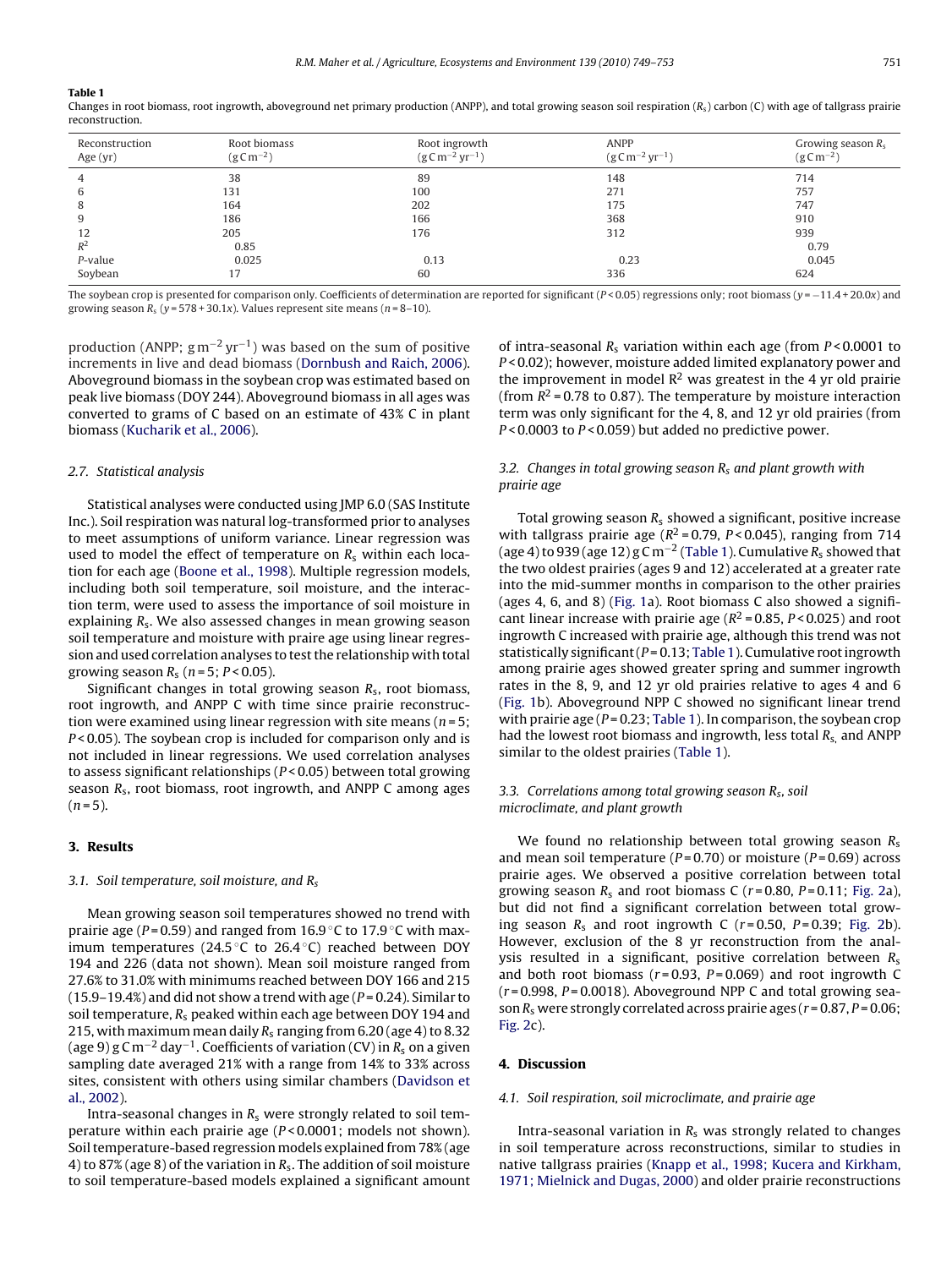<span id="page-3-0"></span>

Fig. 1. Cumulative (a) soil respiration  $(R_s)$  and (b) root ingrowth carbon (C) for five different-aged tallgrass prairie reconstructions and a soybean crop. Values shown represent site means  $(n = 10)$ .

([Kucharik et al., 2006\).](#page-4-0) While low soil moisture has the potential to limit  $R_s$  and confound predictions based on soil temperature ([Kucharik et al., 2006\),](#page-4-0) soil moisture explained limited additional  $R<sub>s</sub>$  variation within our reconstructed prairies. However, we found the greatest effect of soil moisture on  $R_s$  in the youngest reconstruction (age 4 yr) and soil moisture improved  $R_s$  predictions for that site. This difference in the effect of soil moisture may relate to changes in live and dead biomass among ages, where larger amounts of aboveground detritus in older reconstructions provided greater buffering capacity and thus limited soil drying and wetting ([Knapp and Seastedt, 1996\).](#page-4-0) Despite changes in above and belowground plant growth, there was no trend in mean growing season soil temperature or moisture with age and these abiotic controls did not relate to changes in total growing season  $R_s$ .

## 4.2. Changes in plant growth with prairie age

We found an increase in root biomass across the chronosequence that was consistent with the establishment and accumulation of perennial roots with tallgrass prairie development [\(Brye](#page-4-0) [et al., 2002\).](#page-4-0) We observed a threefold increase in root biomass and a twofold increase in root C:N (data not shown) between the 4 and 6 yr old prairies. While the trend toward increasing root ingrowth with prairie age was less predictable, we found higher root ingrowth rates among reconstructions ≥age 8 and a stronger increase in C:N during the summer period compared to the younger reconstructions (data not shown). A shift toward  $C_4$  grass dominance in older plantings ([Camill et al., 2004; Jastrow, 1987\),](#page-4-0) with greater belowground biomass and higher N use efficiency [\(Craine et](#page-4-0) [al., 2002\),](#page-4-0) may account for the observed increases in belowground plant C cycling within older reconstructions.

We found no consistent trend in ANPP with prairie age and no tradeoff between ANPP and root ingrowth across the chronosequence. For example, both ANPP and root ingrowth in the oldest reconstruction were approximately double that of the youngest prairie. Others measuring both above and belowground plant C in tallgrass prairies have documented an increase in belowground production without similar changes in aboveground production [\(Brye and Riley, 2009; Camill et al., 2004\).](#page-4-0)

## 4.3. Total growing season  $R_s$ , plant growth, and prairie age

Our results indicated that total growing season  $R_s$  increased 32% over the 8 yr chronosequence. [Guzman and Al-Kaisi \(2010\)](#page-4-0) also found an increase in cumulative  $R_s$  among tallgrass prairie reconstructions (ages 3, 8, and 13) while [Brye and Riley \(2009\)](#page-4-0) found no difference in seasonal  $R_s$  rates in a praire chronosequence (ages 3, 4, 5 and 26 yr) in the south-central USA. The latter grasslands were located in a warmer, humid–temperate climate and established in former pasture, conditions that likely led to greater initial heterotrophic activity, reduced the seasonality of  $R_s$ , and may have limited the effect of site-level differences in root biomass. In our sites, prairies were planted into no-till soybean fields, and therefore rapid accumulation of belowground plant biomass during the early stages of reconstruction likely translated into greater rates of  $R_s$  with age.

The positive relationship between root biomass and total  $R_s$ has been found in other temperate grasslands [\(Craine and Wedin,](#page-4-0) [2002; Dornbush and Raich, 2006; Kucera and Kirkham, 1971\),](#page-4-0) but it has not been well documented along a gradient of grassland reconstruction age and few studies have estimated root ingrowth in combination with  $R_s$  in young grasslands. While we expected a strong correlation between total growing season  $R_s$  and root ingrowth, our results from the anomalous 8 yr old reconstruction affected an otherwise highly significant, positive relationship. This result could be an artifact of site-specific conditions or historical management and we recognize the limitation of this chronosequence in the absence of replicated plantings and/or multiple years



**Fig. 2.** Correlations between total growing season soil respiration (Rs) and (a) root biomass, (b) root ingrowth, and (c) aboveground net primary production (ANPP) carbon (C) for five-different aged tallgrass prairie reconstructions. Values shown represent site means ( $n = 8-10$ ).